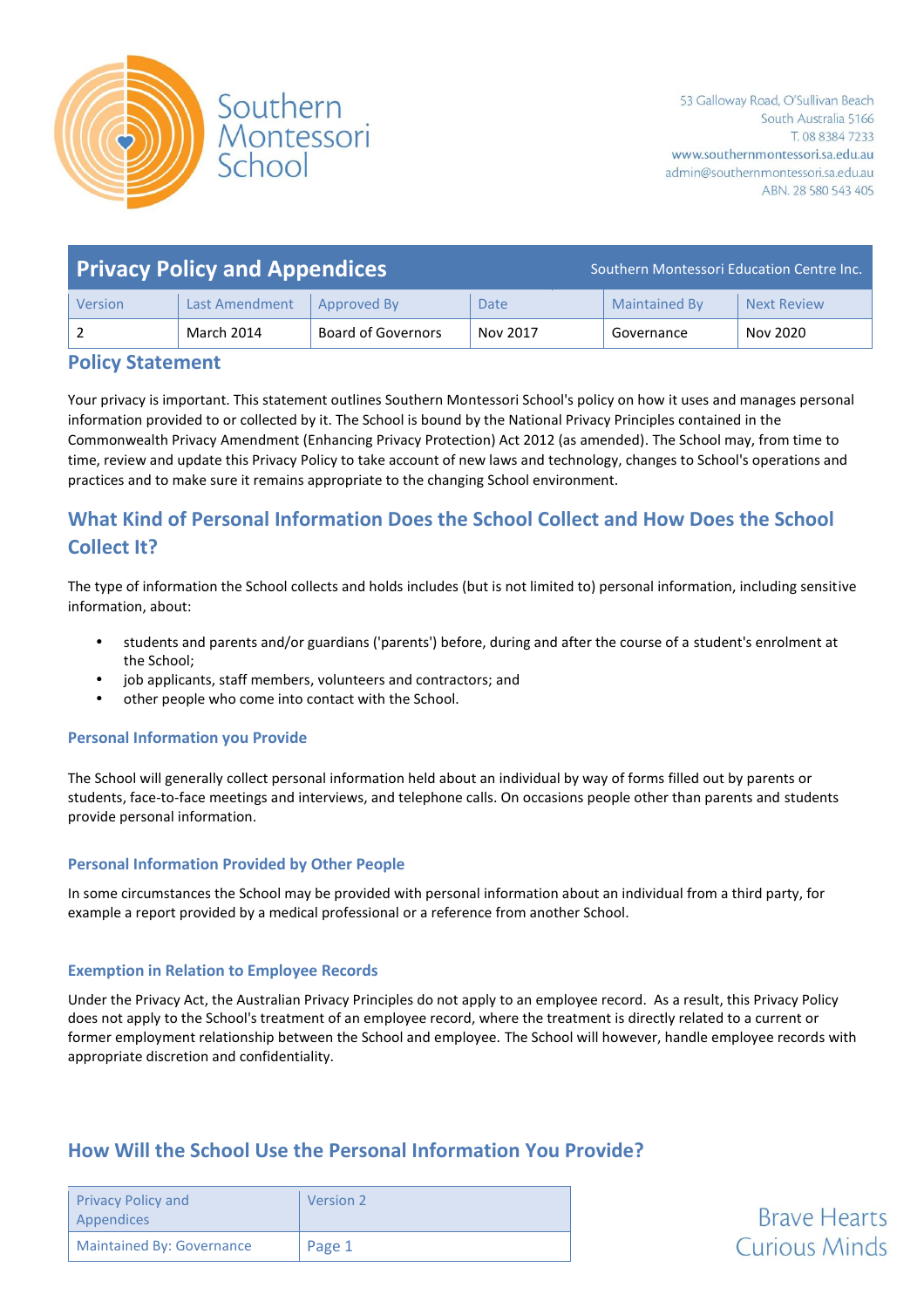The School will use personal information it collects from you for the primary purpose of collection, and for such other secondary purposes that are related to the primary purpose of collection and reasonably expected, or to which you have consented.

### **Students and Parents**

In relation to personal information of students and parents, the School's primary purpose of collection is to enable the School to provide educational services for the student. This includes satisfying both the needs of parents and the needs of the student and the School throughout the whole period the student is enrolled at the School.

The purposes for which the School uses personal information of students and parents include:

- pre-enrolment matters
- to keep Parents informed about matters related to their child's schooling, through correspondence, bulletins and the School web-site;
- day-to-day administration;
- looking after students' education, social and medical wellbeing;
- drawing upon the expertise of particular members of the School community to assist with operations and functions;
- occasional marketing and special fund-raising efforts for the School;
- to satisfy the School's legal obligations and allow the School to discharge its duty of care.

In some cases where the School requests personal information about a student or parent, if the information requested is not obtained, the School may not be able to enrol or continue the enrolment of the student.

### **Job Applicants, Staff Members and Contractors**

In relation to personal information of job applicants, staff members and contractors, the School's primary purpose of collection is to assess and (if successful) to engage the applicant, staff member or contractor, as the case may be. The purposes for which the School uses personal information of job applicants, staff members and contractors include:

- in administering the individual's employment or contract, as the case may be
- for insurance purposes
- seeking funds and marketing for the School
- to comply with the School's legal obligations, for example, in relation to child protection legislation

### **Volunteers**

The School also obtains personal information about volunteers or members of parent groups who assist the School in its functions or conduct associated activities - such as Parents' & Friends' Association - to enable the School and the volunteers/parent groups to work together.

### **Marketing and Fundraising**

The School treats marketing and seeking donations for the future growth and development of the School as an important part of ensuring that the School continues to be a quality learning environment in which both students and staff thrive. Personal information held by the School may be disclosed to an organisation that assists in the School's fundraising. Parents, staff, contractors and other members of the wider School community may from time to time receive fundraising information. School publications, like newsletters, magazines and the School website, which include personal information, may be used for marketing purposes.

## **Who Might the School Disclose Personal Information To?**

The School may disclose personal information, including sensitive information, held about an individual to:

| <b>Privacy Policy and</b><br>Appendices | Version 2 |
|-----------------------------------------|-----------|
| <b>Maintained By: Governance</b>        | Page 2    |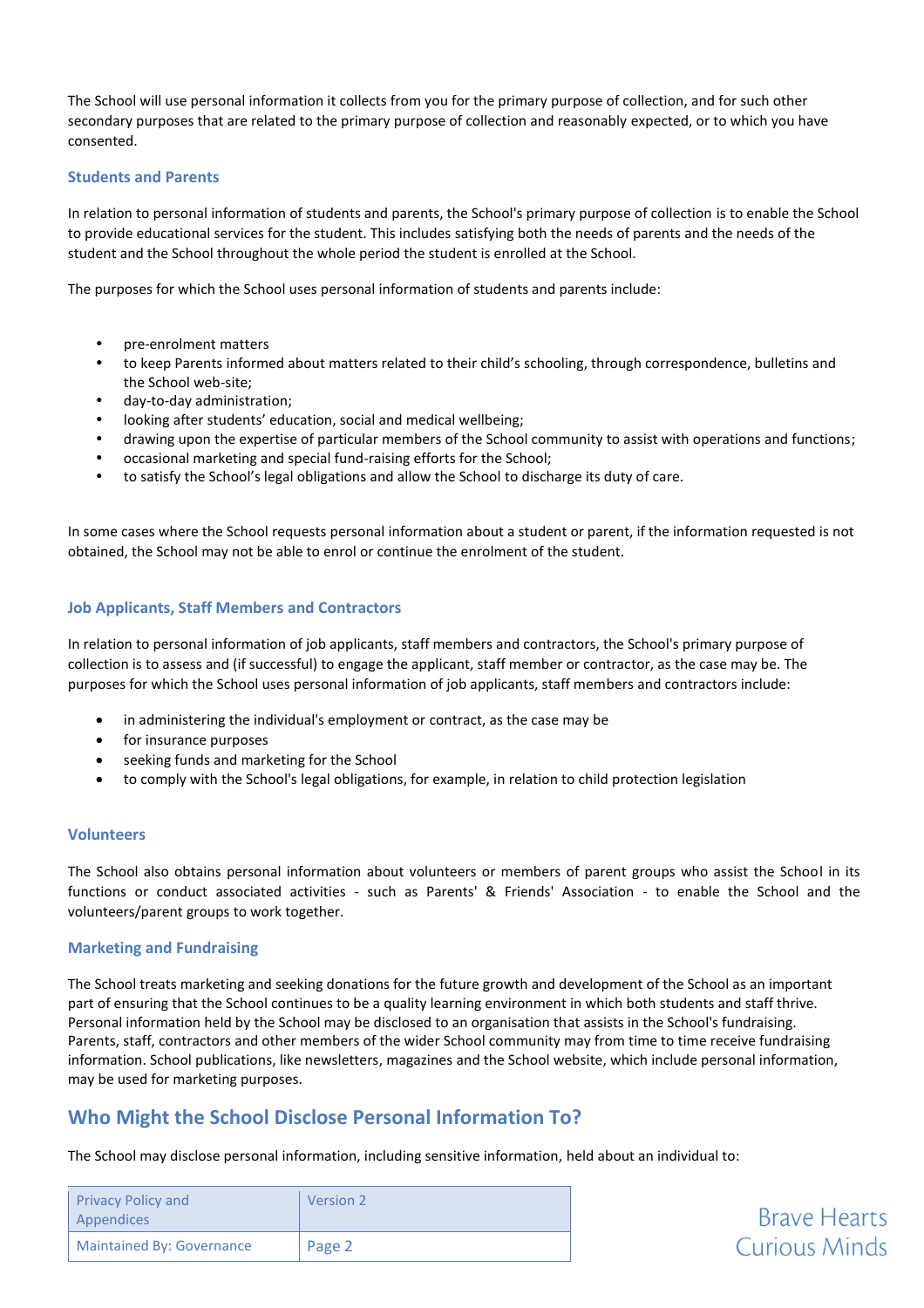- another school
- government departments
- medical practitioners and specialists
- people providing services to the School, including specialist visiting teachers and sports coaches and volunteers
- providers of learning and assessment tools
- assessment and educational authorities, including the Australian Curriculum, Assessment and Reporting Authority (ACARA) and NAPLAN Test Administration Authorities (who will disclose it to the entity that manages the online platform for NAPLAN)
- people providing administrative, IT and financial services to the School;
- recipients of School publications, like newsletters and magazines
- parents or guardians
- anyone you authorise the School to disclose information to
- and anyone to whom we are required to disclose the information to by law, including child protection laws.

### **Sending Information Overseas**

The School may disclose personal information about an individual to overseas recipients, for instance, when storing personal information with 'cloud', service providers which are situated outside Australia or to facilitate a school exchange.

However, the School will not send personal information about an individual outside Australia without:

- Obtaining the consent of the individual (in some cases this consent will be implied); or
- Otherwise complying with the Australian Privacy Principles or other applicable privacy legislation.

The School may use online or 'cloud' service providers to store personal information and to provide services to the School that involve the use of personal information, such as services relating to email, web sites, instant messaging, education and assessment applications. Some limited personal information may also be provided to these service providers to enable them to authenticate users that access their services. This personal information may be stored in the 'cloud' which means that it may reside on a cloud service provider's servers which may be situated outside Australia.

An example of such a cloud service provider is Microsoft. Microsoft provides the 'Office 365 Apps for Education' including Outlook/OneDrive, and stores and processes limited personal information for this purpose. School personnel, and its service providers may have the ability to access, monitor, use or disclose emails, communications (e.g. instant messaging), documents and associated administrative data for the purposes of administering Office 365 for Education and ensuring its proper use

## **How Does the School Treat Sensitive Information?**

In referring to 'sensitive information', the School means: information relating to a person's racial or ethnic origin, political opinions, religion, trade union or other professional or trade association membership, philosophical beliefs, sexual orientation or practices or criminal record, that is also personal information; and health information and biometric information about an individual. Sensitive information will be used and disclosed only for the purpose for which it was provided or a directly related secondary purpose, unless you agree otherwise, or the use or disclosure of the sensitive information is allowed by law.

## **Management and Security of Personal Information**

The School's staff is required to respect the confidentiality of students' and parents' personal information and the privacy of individuals. The School has in place steps to protect the personal information the School holds from misuse, loss, unauthorised access, modification or disclosure by use of various methods including locked storage of paper records and pass worded access rights to computerised records.

### **Access and correction of personal information**

Under the Commonwealth Privacy Act (as amended), an individual has the right to obtain access to any personal information which the School holds about them and to advise the School of any perceived inaccuracy. Students will generally be able to access and update their personal information through their parents, but older students may seek access and correction themselves.

| <b>Privacy Policy and</b><br>Appendices | <b>Version 2</b> |
|-----------------------------------------|------------------|
| <b>Maintained By: Governance</b>        | Page 3           |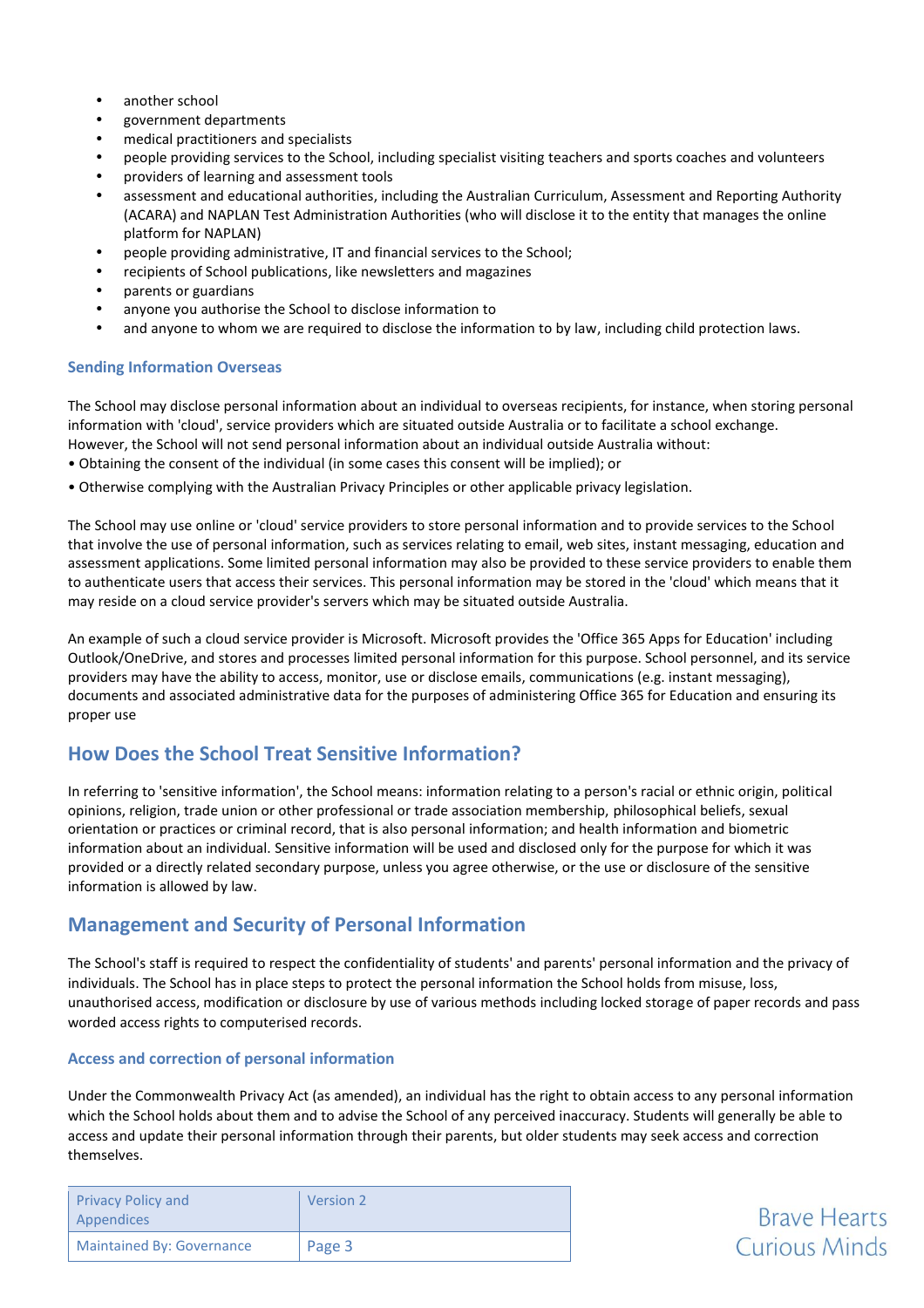There are some exceptions to these rights set out in the applicable legislation.

To make a request to access or update any personal information the School holds about you or your child, please contact the School in writing. The School may require you to verify your identity and specify what information you require. The School may charge a fee to cover the cost of verifying your application and locating, retrieving, reviewing, updating and copying any material requested. If the information sought is extensive, the School will advise the likely cost in advance. If we cannot provide you with access to that information, we shall provide you with written notice explaining the reason(s) for refusal.

## **Consent and Rights of Access to the Personal Information of Students**

The School respects every Parent's right to make decisions concerning their child's education. Generally, the School will refer any requests for consent and notices in relation to the personal information of a student to the student's parents. The School will treat consent given by parents as consent given on behalf of the student, and notice to parents will act as notice given to the student. Parents may seek access to personal information held by the School about them or their child by contacting the School. However, there may be occasions when access is denied. Such occasions may include where release of the information would have an unreasonable impact on the privacy of others, or where the release may result in a breach of the School's duty of care to the student. The School may, at its discretion, on the request of a student grant that student access to information held by the School about them, or allow a student to give or withhold consent to the use of their personal information, independently of their parents. This would normally be done only when the maturity of the student and/or the student's personal circumstances so warranted.

### **Enquiries and complaints**

If you would like further information about the way the School manages the personal information it holds, or wish to make any inquiry related to the School's compliance with the Australian Privacy Principles, please contact the Principal who acts as the School's Privacy Officer.

The School will investigate any complaint and will notify you of the making of a decision in relation to your complaint as soon as practicable after it has been lodged.

## **References**

1. This policy is to be read in conjunction with the "Australian Privacy Principles" version March 2014 to be found at:

[http://www.oaic.gov.au/privacy/privacy-resources/privacy-guides/australian-privacy-principles-and-national-privacy](http://www.oaic.gov.au/privacy/privacy-resources/privacy-guides/australian-privacy-principles-and-national-privacy-principles-comparison-guide)[principles-comparison-guide](http://www.oaic.gov.au/privacy/privacy-resources/privacy-guides/australian-privacy-principles-and-national-privacy-principles-comparison-guide)

2. Also see: Privacy Amendment (Enhancing Privacy Protection) Act 2012 (Cth) – notice about collection of information by the School.

### 3. Appendices

- General Collection Notice
- Alumni / Old Scholars Collection Notice
- Employment Application Collection Notice

| <b>Document History and Version Control Table</b> |               |                           | Based on the Legal Liabilities Guidelines 2011 |
|---------------------------------------------------|---------------|---------------------------|------------------------------------------------|
| Version                                           | Date Approved | Approved By               | <b>Brief Description</b>                       |
|                                                   | March 2014    | <b>Board of Governors</b> | Creation of original document                  |
|                                                   | Nov 2017      | Board of Governors        | Review ratified at Board                       |

| <b>Privacy Policy and</b><br>Appendices | <b>Version 2</b> |
|-----------------------------------------|------------------|
| <b>Maintained By: Governance</b>        | Page 4           |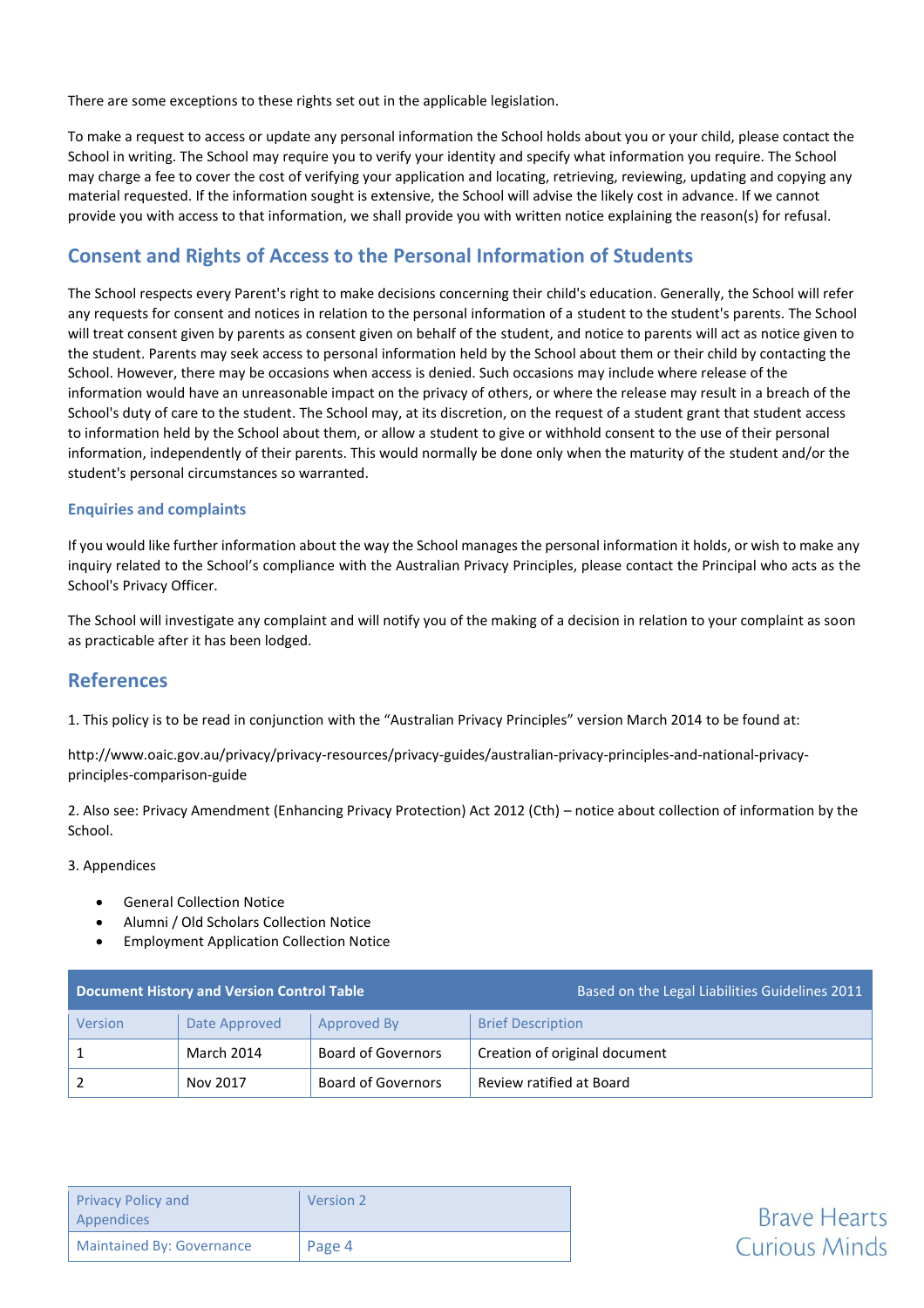**Brave Hearts Curious Minds** 

## **General Collection Notice**

- 1. The School collects personal information, including sensitive information about pupils and parents or guardians before and during the course of a pupil's enrolment at the School. This may be in writing or in the course of conversations. The primary purpose of collecting this information is to enable the School to provide schooling to pupils enrolled at the school, exercise its duty of care, and perform necessary associated administrative activities, which will enable pupils to take part in all the activities of the School.
- 2. Some of the information we collect is to satisfy the School's legal obligations, particularly to enable the School to discharge its duty of care.
- 3. Laws governing or relating to the operation of a school require certain information to be collected and disclosed. These include relevant Education Acts, and Public Health and Child Protection laws.
- 4. Health information about pupils is sensitive information within the terms of the Australian Privacy Principles (APPs) under the Privacy Act 1988. We may ask you to provide medical reports about pupils from time to time.
- 5. The School may disclose personal and sensitive information for educational, administrative and support purposes. This may include to:
	- other schools and teachers at those schools;
	- government departments (including for policy and funding purposes);
	- medical practitioners and specialists
	- people providing educational, support and health services to the School, including specialist visiting teachers, coaches and volunteers
	- providers of learning and assessment tools;
	- assessment and educational authorities, including the Australian Curriculum, Assessment and Reporting Authority (ACARA) and NAPLAN Test Administration Authorities (who will disclose it to the entity that manages the online platform for NAPLAN);
	- people providing administrative, IT and financial services to the School;
	- anyone you authorise the School to disclose information to; and
	- anyone to whom the School is required or authorised to disclose the information to by law, including child protection laws.
- 6. Personal information collected from pupils is regularly disclosed to their parents or guardians.
- 7. The School may use online or 'cloud' service providers to store personal information and to provide services to the School that involve the use of personal information, such as services relating to email, instant messaging and education and assessment applications. Some limited personal information may also be provided to these service providers to enable them to authenticate users that access their services. This personal information may reside on a cloud service provider's servers which may be situated outside Australia. Further information about the School's use of on online or 'cloud' service providers is contained in the School's Privacy Policy.
- 8. The School's Privacy Policy, accessible on the School's website, sets out how parents or pupils may seek access to and correction of their personal information which the School has collected and holds. However, access may be refused in certain circumstances such as where access would have an unreasonable impact on the privacy of others, where access may result in a breach of the School's duty of care to the pupil, or where pupils have provided information in confidence. Any refusal will be notified in writing with reasons if appropriate.
- 9. The School's Privacy Policy also sets out how parents and pupils can make a complaint about a breach of the APPs and how the complaint will be handled.
- 10. The School may engage in fundraising activities. Information received from you may be used to make an appeal to you. It may also be disclosed to organisations that assist in the School's fundraising activities solely for that purpose.

| <b>Privacy Policy and</b><br>Appendices | Version 2 |
|-----------------------------------------|-----------|
| <b>Maintained By: Governance</b>        | Page 5    |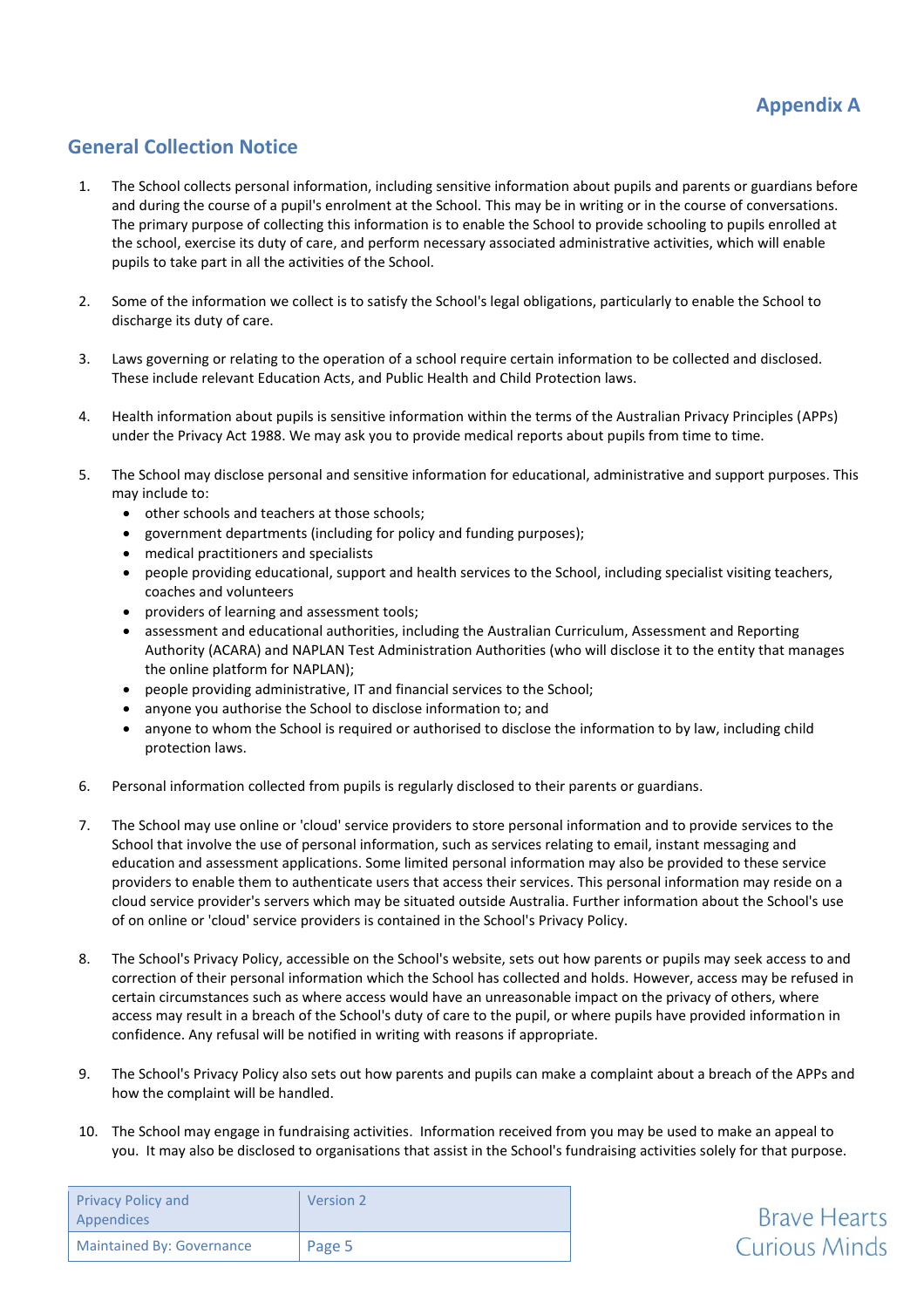We will not disclose your personal information to third parties for their own marketing purposes without your consent.

- 11. On occasions information such as academic and sporting achievements, pupil activities and similar news is published in School newsletters and magazines, on our intranet and on our website. This may include photographs and videos of pupil activities such as sporting events, school camps and school excursions. The School will obtain permissions [annually] from the pupil's parent or guardian (and from the student if appropriate) if we would like to include such photographs or videos [or other identifying material] in our promotional material or otherwise make this material available to the public such as on the internet. We may include pupils' and pupils' parents' contact details in a class list and School directory.
- 12. If you provide the School with the personal information of others, such as doctors or emergency contacts, we encourage you to inform them that you are disclosing that information to the School and why.

| <b>Privacy Policy and</b><br>Appendices | Version 2 |
|-----------------------------------------|-----------|
| <b>Maintained By: Governance</b>        | Page 6    |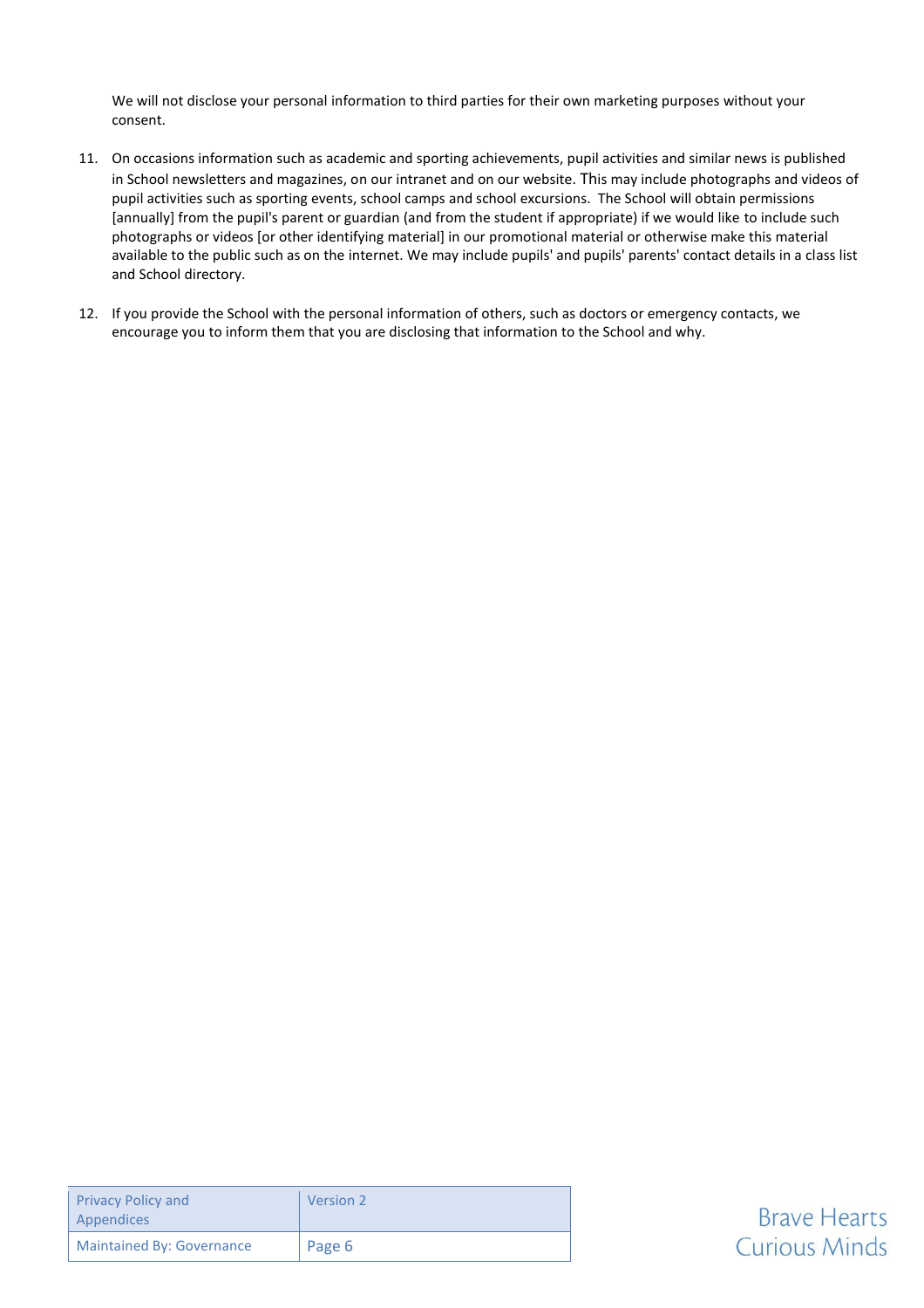# **Alumni / Old Scholars Collection Notice**

The form below should be at the end of each membership form.

- 1. Southern Montessori may collect personal information about you from time to time. The primary purpose of collecting this information is to enable us to inform you about our activities and the activities of Southern Montessori and to keep alumni members informed about other members.
- 2. We must have the information referred to above to enable us to continue your membership of the Southern Montessori Alumni.
- 3. As you know, from time to time we engage in fundraising activities. The information received from you may be used to make an appeal to you. [It may also be used by Southern Montessori to assist in its fundraising activities.] [If you do not agree to this, please advise us now.]
- 4. Southern Montessori may publish details about you in our Newsletter and the School's website. If you do not agree to this you must advise us now.
- 5. The School's Privacy Policy, accessible on the School's website, contains details of how you may seek access to and correction of your personal information which the School has collected and holds, and how you may complain about a breach of the Australian Privacy Principles.
- 6. The School may use online or 'cloud' service providers to store personal information and to provide services to the School that involve the use of personal information, such as email services. Some limited personal information may also be provided to these service providers to enable them to authenticate users that access their services. This personal information may reside on a cloud service provider's servers which may be situated outside Australia. Further information about the School's use of on online or 'cloud' service providers is contained in the School's Privacy Policy.
- 7. If you provide us with the personal information of others, we encourage you to inform them that you are disclosing that information to the School and why.

| <b>Privacy Policy and</b><br>Appendices | Version 2 |
|-----------------------------------------|-----------|
| <b>Maintained By: Governance</b>        | Page 7    |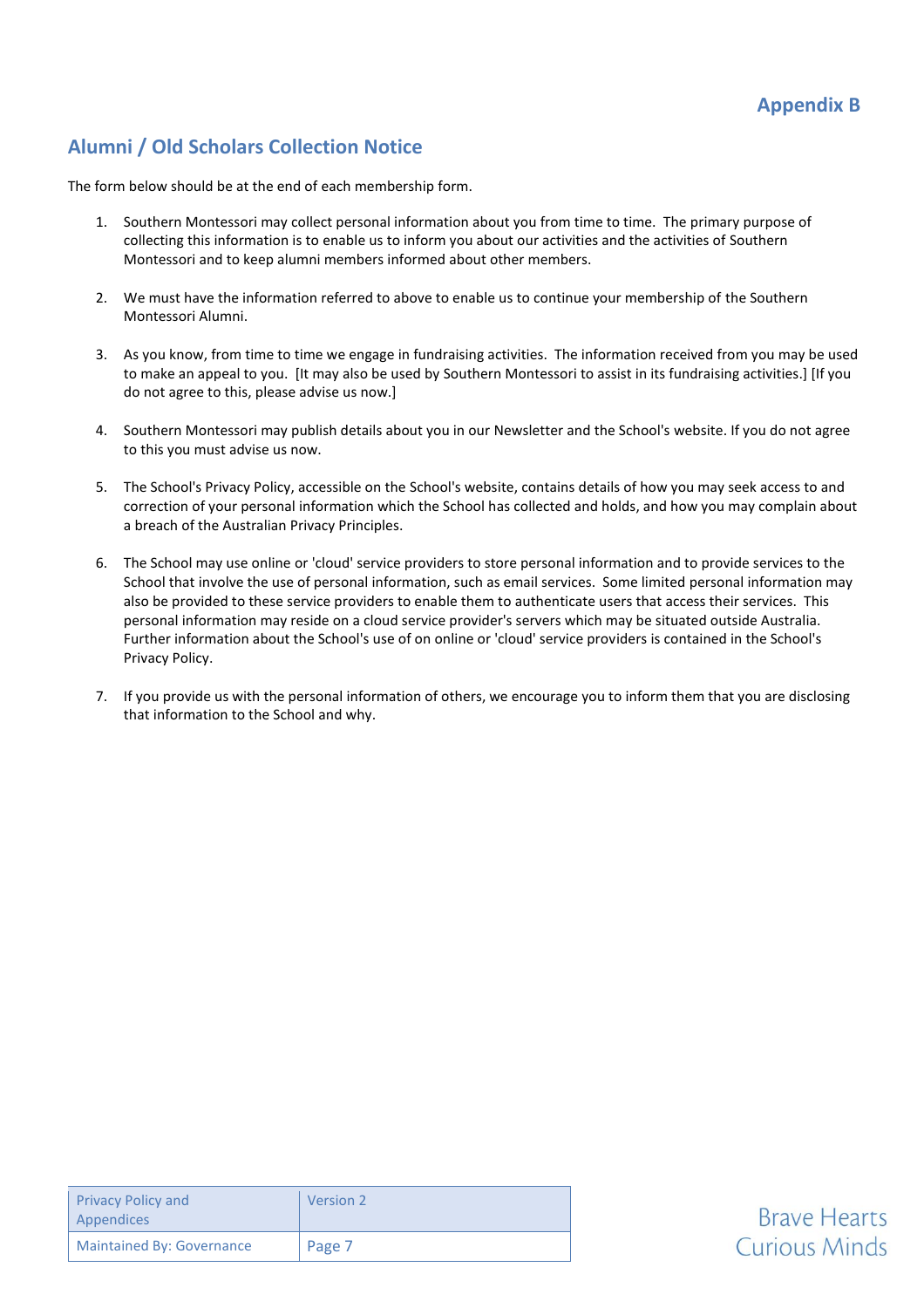**Brave Hearts** 

**Curious Minds** 

## **Employment Application Collection Notice**

- 1. In applying for this position you will be providing Southern Montessori with personal information. We can be contacted at [admin@southernmontessori.sa.edu.au](mailto:admin@southernmontessori.sa.edu.au) or 8384 7233.
- 2. If you provide us with personal information, for example, your name and address or information contained on your resume, we will collect the information in order to assess your application for employment. We may keep this information on file if your application is unsuccessful in case another position becomes available.
- 3. The School's Privacy Policy, accessible on the School's website, contains details of how you may complain about a breach of the Australian Privacy Principles and how you may seek access to and correction of your personal information which the School has collected and holds. However, access may be refused in certain circumstances such as where access would have an unreasonable impact on the privacy of others. Any refusal will be notified in writing with reasons if appropriate.
- 4. We will not disclose this information to a third party without your consent unless otherwise permitted. / We usually disclose this kind of information to the following types of organisations [insert list eg support vendors that provide services around staff administration systems].
- 5. We are required to conduct a Working with Children Check and collect information [regarding whether you are or have been the subject of an Apprehended Violence Order and certain criminal offences] under Child Protection laws.\*] We may also collect personal information about you in accordance with these laws.\*
- 6. The School may use online or 'cloud' service providers to store personal information and to provide services to the School that involve the use of personal information, such as email services. Some limited personal information may also be provided to these service providers to enable them to authenticate users that access their services. This personal information may reside on a cloud service provider's servers which may be situated outside Australia. Further information about the School's use of on online or 'cloud' service providers is contained in the School's Privacy Policy.
- 7. If you provide us with the personal information of others, we encourage you to inform them that you are disclosing that information to the School and why.

## **Contractors and Volunteers**

All contractors and volunteers should be sent a copy of a modified version of the employment application collection notice.

- 1. In offering, applying or agreeing to provide services to the School, you will be providing Southern Montessori with personal information. We can be contacted at [admin@southernmontessori.sa.edu.au](mailto:admin@southernmontessori.sa.edu.au) or 8384 7233.
- 2. If you provide us with personal information, for example your name and address or information contained on your resume, we will collect the information in order to assess your application. We may also make notes and prepare a confidential report in respect of your application.
- 3. You agree that we may store this information for [insert amount of time].
- 4. The School's Privacy Policy, accessible on the School's website, contains details of how you may complain about a breach of the Australian Privacy Principles and how you may seek access to and correction of your personal information which the School has collected and holds. However, access may be refused in certain circumstances such as where access would have an unreasonable impact on the privacy of others. Any refusal will be notified in writing with reasons if appropriate.

| <b>Privacy Policy and</b><br>Appendices | <b>Version 2</b> |
|-----------------------------------------|------------------|
| <b>Maintained By: Governance</b>        | Page 8           |